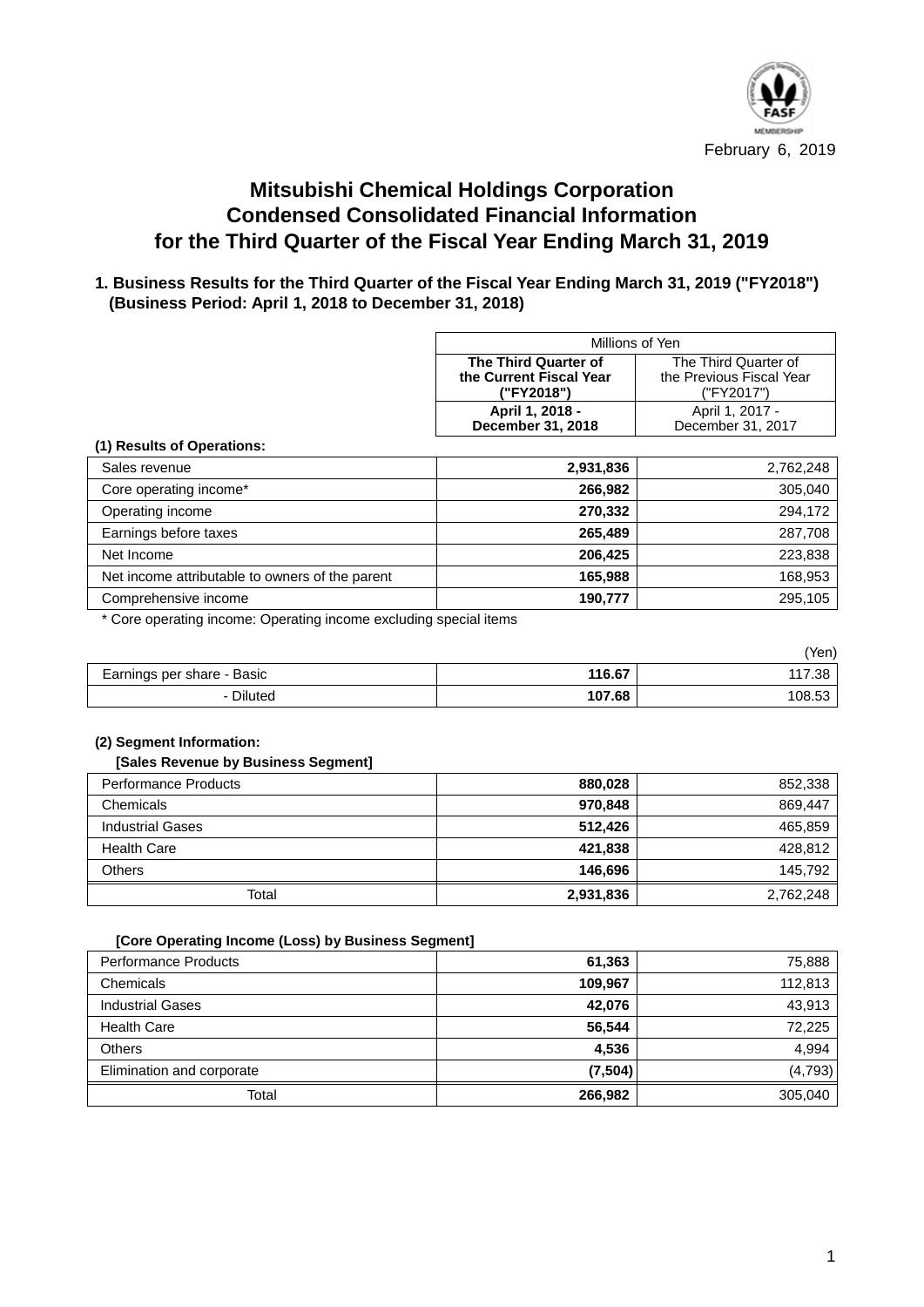| Millions of Yen         |                      |  |
|-------------------------|----------------------|--|
| As of December 31, 2018 | As of March 31, 2018 |  |

#### **(3) Financial Position:**

| Total assets                                                                | 5,613,870 | 4,701,415 |
|-----------------------------------------------------------------------------|-----------|-----------|
| Total equity                                                                | 2,011,364 | 1,919,490 |
| Equity attributable to owners of the parent                                 | 1.369.556 | 1,285,750 |
| Ratio of equity attributable to owners of the parent<br>to total assets (%) | 24.4      | 27.3      |

| Millions of Yen                              |                 |  |
|----------------------------------------------|-----------------|--|
| The Third Quarter of<br>The Third Quarter of |                 |  |
| FY2017<br><b>FY2018</b>                      |                 |  |
| April 1, 2018 -                              | April 1, 2017 - |  |
| December 31, 2018<br>December 31, 2017       |                 |  |

#### **(4) Cash Flows:**

| Net cash provided by (used in) operating activities | 276.736    | 287.194    |
|-----------------------------------------------------|------------|------------|
| Net cash provided by (used in) investing activities | (816, 157) | (244, 269) |
| Net cash provided by (used in) financing activities | 568,807    | (142, 790) |
| Cash and cash equivalents at the end of the period  | 309.951    | 271,386    |

## **Note:**

The consolidated financial statements for fiscal 2017 have been retroactively adjusted to reflect the finalization of the provisional amounts of the business combination stemming from the October 2017 acquisition of NeuroDerm Ltd. by Mitsubishi Tanabe Pharma Corporation.

## **2. Forecast for the Current Fiscal Year**

|                                                 | Millions of Yen                   |
|-------------------------------------------------|-----------------------------------|
|                                                 | FY2018                            |
|                                                 | April 1, 2018 -<br>March 31, 2019 |
| Sales revenue                                   | 4,040,000                         |
| Core operating income                           | 368,000                           |
| Operating income                                | 354,000                           |
| Net income attributable to owners of the parent | 213,000                           |

|                            | Yen) |
|----------------------------|------|
| Earnings per share - Basic |      |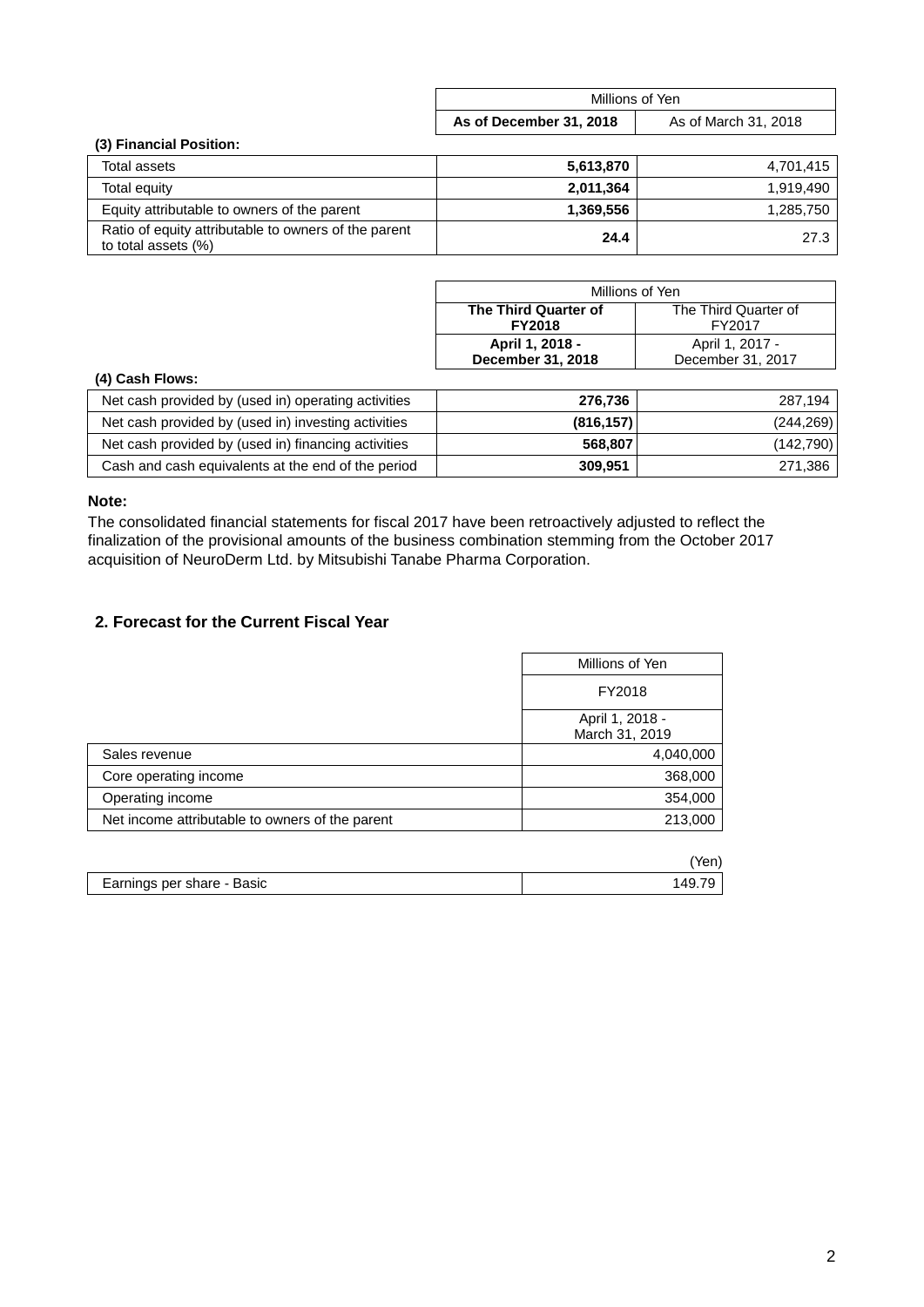## **3. Business Performance and Financial Position**

## **(1) Business Performance**

# **Consolidated Performance for the Third Quarter of the Fiscal Year Ending March 31, 2019 (Fiscal 2018): Nine Months Ended December 31, 2018**

## **Overview of General Performance**

The business environment surrounding the Mitsubishi Chemical Holdings Group (MCHC Group) during the third quarter of fiscal 2018 remained favorable, due to continued strong market prices for products in the Industrial Materials domain in the first half of the fiscal year, despite the impact of NHI price revision in April 2018 in the Health Care domain and slowing demand for some products and higher raw material costs in the Performance Products domain. On the other hand, a sense of uncertainty about the future has been increasing since the third quarter of fiscal 2018, as the supply and demand balance for some products loosened due to growing concerns over more serious U.S.-China trade friction and other factors.

Against this background, sales revenue increased by ¥169.6 billion, or 6.1% year on year, to ¥2,931.8 billion. Core operating income decreased by ¥38.0 billion, or 12.5% year on year, to ¥267.0 billion, and operating income decreased by ¥23.9 billion, or 8.1% year on year, to ¥270.3 billion. Earnings before taxes decreased by ¥22.2 billion, or 7.7% year on year, to ¥265.5 billion. Net income attributable to owners of the parent decreased by ¥3.0 billion, or 1.8% year on year, to ¥166.0 billion.

#### **Overview of Business Segment**

The overview of financial results by business segment for the third quarter of fiscal 2018 is shown below. Gains or losses by segment are stated with core operating income which excludes gains or losses from special items including losses incurred by business withdrawals, streamlining, and others.

*In the following sections, all comparisons are with the same period of the previous fiscal year unless stated otherwise.*

### **Performance Products Segment, Performance Products Domain**

Sales revenue increased by ¥27.8 billion, to ¥880.1 billion. Core operating income decreased by ¥14.5 billion, to ¥61.4 billion.

In functional products, sales revenue remained nearly flat due to higher sales volumes in advanced moldings and composites including high-performance engineering plastics, alumina fibers, and other products, despite slowing demand for some information and electronics and display related products. In performance chemicals, sales revenue rose, reflecting continued strong market prices for phenol-polycarbonate chain materials in advanced polymers in the first half of fiscal 2018 despite a drop in the prices in the third quarter of fiscal 2018, and rising sales volumes for battery materials for automobiles in the new energy business.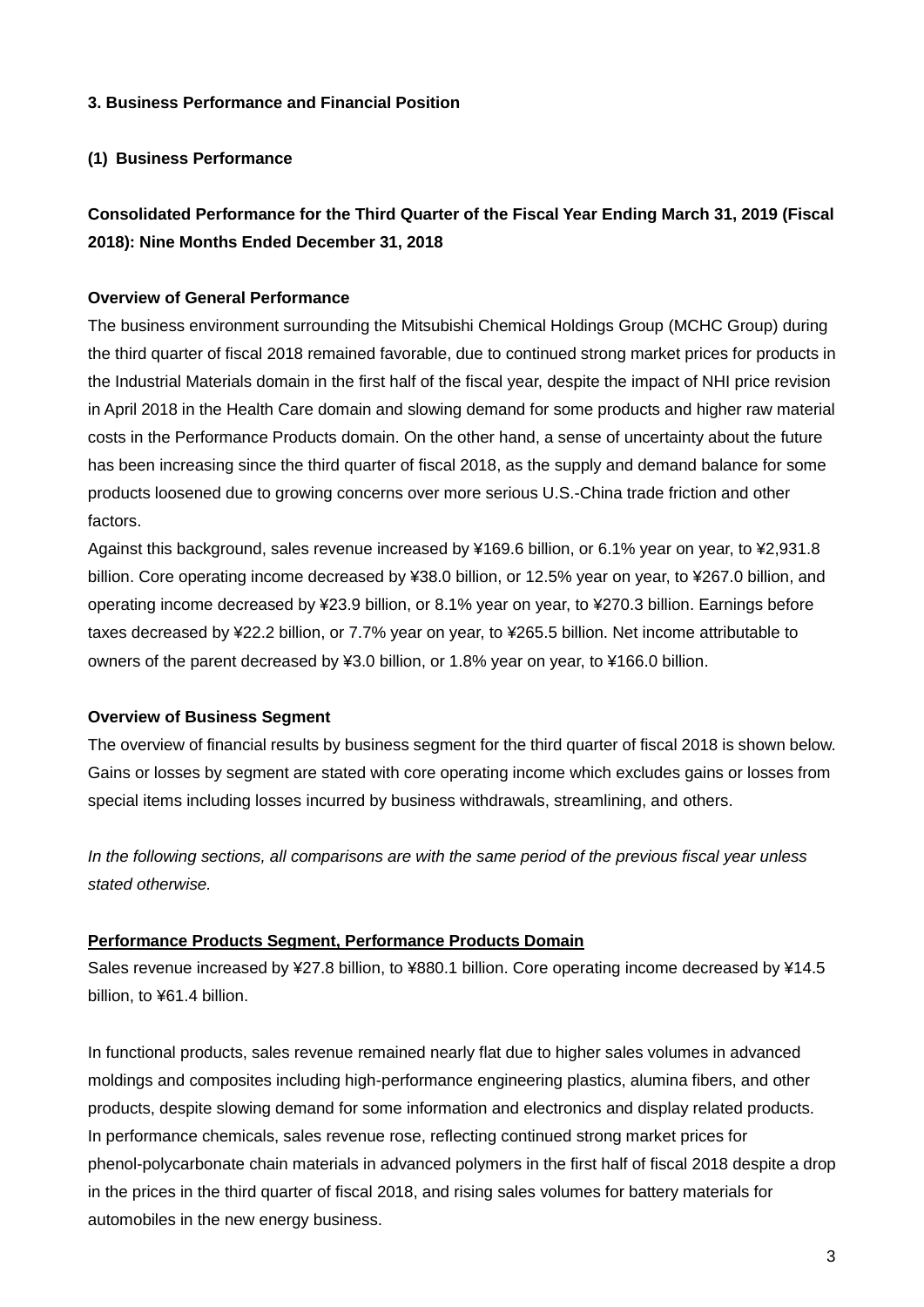Core operating income decreased primarily due to an impact from scheduled maintenance and repairs for phenol-polycarbonate chain materials in advanced polymers and a rise in raw material costs as a whole.

Major initiatives in the Performance Products segment during the third quarter of fiscal 2018 included:

- Mitsubishi Chemical Corporation's consolidated subsidiary, The Nippon Synthetic Chemical Industry Co., Ltd., decided to expand a production facility for optical PVOH film, *OPL film*, in its Kumamoto Plant, in response to rising demand in polarizing film primarily due to spread of FPDs to emerging countries and an increase in screen size. The facility is slated to complete in March 2020. (Capacity increase: 106 million  $m^2/y$  to 127 million  $m^2/y$ )
- Mitsubishi Chemical Corporation decided to absorb its consolidated subsidiary, The Nippon Synthetic Chemical Industry Co., Ltd., as of April 1, 2019, to further group-wide growth of associated businesses, by increasing revenue of existing businesses and developing new applications and products.
- In October 2018, Mitsubishi Chemical Corporation acquired Cleanpart Group GmbH, which provides semiconductor makers in Europe and the U.S. with precision cleaning and coating services for semiconductor manufacturing equipment, aiming at strengthening its position in the growing field of semiconductor-related services and providing global services.
- Mitsubishi Chemical Corporation has been conducting R&D and developing applications for biodegradable and bio-based plastics. In October 2018, Japan Paper and Pulp Co., Ltd. launched sales of paper cups made with Mitsubishi Chemical's BioPBS™ biodegradable plastic.
- Mitsubishi Chemical Corporation decided to enhance the Yokkaichi Plant's production capacity of electrolyte for lithium-ion batteries from 11kt/y to 16kt/y. (The facility expansion is slated for completion at the end of December 2020.)

# **Chemicals Segment, Industrial Materials Domain**

Sales revenue increased by ¥101.4 billion, to ¥970.8 billion. Core operating income decreased by ¥2.8 billion, to ¥110.0 billion.

In MMA, sales revenue rose due to continued strong market prices for MMA monomer and other products in the first half of fiscal 2018, despite deceleration of demand growth, especially in China in the third quarter of fiscal 2018.

In petrochemicals, sales revenue grew due to rising sales prices brought on by higher raw material prices, despite decreased sales volumes reflecting a larger impact from scheduled maintenance and repairs at an ethylene production facility.

In carbon, sales revenue increased primarily due to higher market prices of needle coke in the continued firm demand for coke and other products.

Core operating income decreased mainly attributable to the larger impact of the scheduled maintenance and repairs at the production facility, a narrowed price spread between raw materials and products in polyolefin, and decreased sales volumes in MMA, despite a widened price spread between raw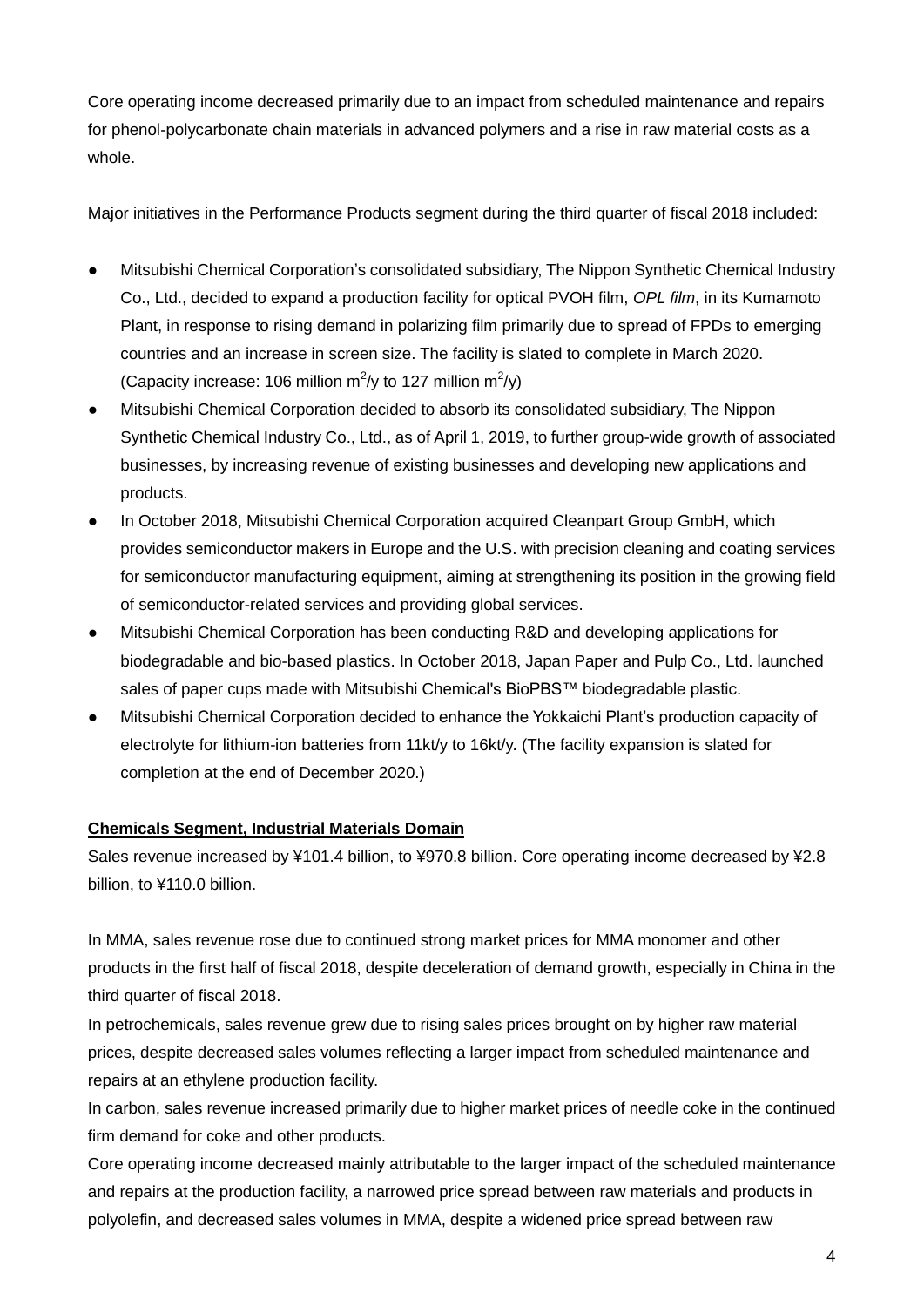materials and products in carbon products.

Major initiatives in the Chemicals segment during the third quarter of fiscal 2018 included:

- The Saudi Methacrylates Company, a joint venture between Mitsubishi Chemical Corporation and Saudi Basic Industries Corporation commenced full-scale operation at its facilities for MMA monomer (250kt/y) and PMMA (40kt/y) in April 2018.
- As part of the business portfolio reform in the MCHC Group's medium-term management plan, Mitsubishi Chemical Corporation transferred the acrylic sheet business in Europe operated by its subsidiary in the U.K., valued at 92 million British pounds (13.5 billion yen), to Schweiter Technologies Group, in December 2018.

## **Industrial Gases Segment, Industrial Materials Domain**

Sales revenue amounted to ¥512.4 billion, an increase of ¥46.5 billion. Core operating income decreased by ¥1.8 billion, to ¥42.1 billion.

In industrial gases, sales revenue increased, reflecting establishment of a new domestic onsite gas plant in October 2017 and continued firmness in the overseas gas business.

Core operating income decreased attributable to increased costs related to European business acquisition and other factors, despite increased revenue and profits.

In addition, the performance of the European businesses of Praxair, Inc., which Taiyo Nippon Sanso Corporation acquired in December 2018, has been included since the third quarter of fiscal 2018.

Major initiatives in the Industrial Gas segment during the third quarter of fiscal 2018 included:

- Taiyo Nippon Sanso Corporation acquired the European businesses of Praxair, Inc. including the industrial gas business in Germany, Spain, and Italy; the carbon dioxide gas business in the U.K., etc.; and the helium-related business, with a total value of 637.2 billion yen. This move is aimed at accelerating Taiyo Nippon Sanso's global expansion by acquiring businesses with certain shares in markets where the company has little or no market presence.
- Taiyo Nippon Sanso Corporation concluded an agreement with Linde Gas North America LLC, a subsidiary of the German company Linde Aktiengesellschaft, to acquire a portion of its HyCO business and related assets in the U.S. through its wholly owned subsidiary, Matheson Tri-Gas, Inc. for 413.07 million U.S. dollars (about 46.8 billion yen) in December 2018.

# **Health Care Segment, Health Care Domain**

Sales revenue totaled ¥421.8 billion, a decrease of ¥7.0 billion. Core operating income decreased by ¥15.7 billion, to ¥56.5 billion.

Pharmaceuticals recorded lower sales revenue and core operating income, mainly attributable to NHI price revision in domestic ethical pharmaceuticals in April 2018 and a generic drug business transfer in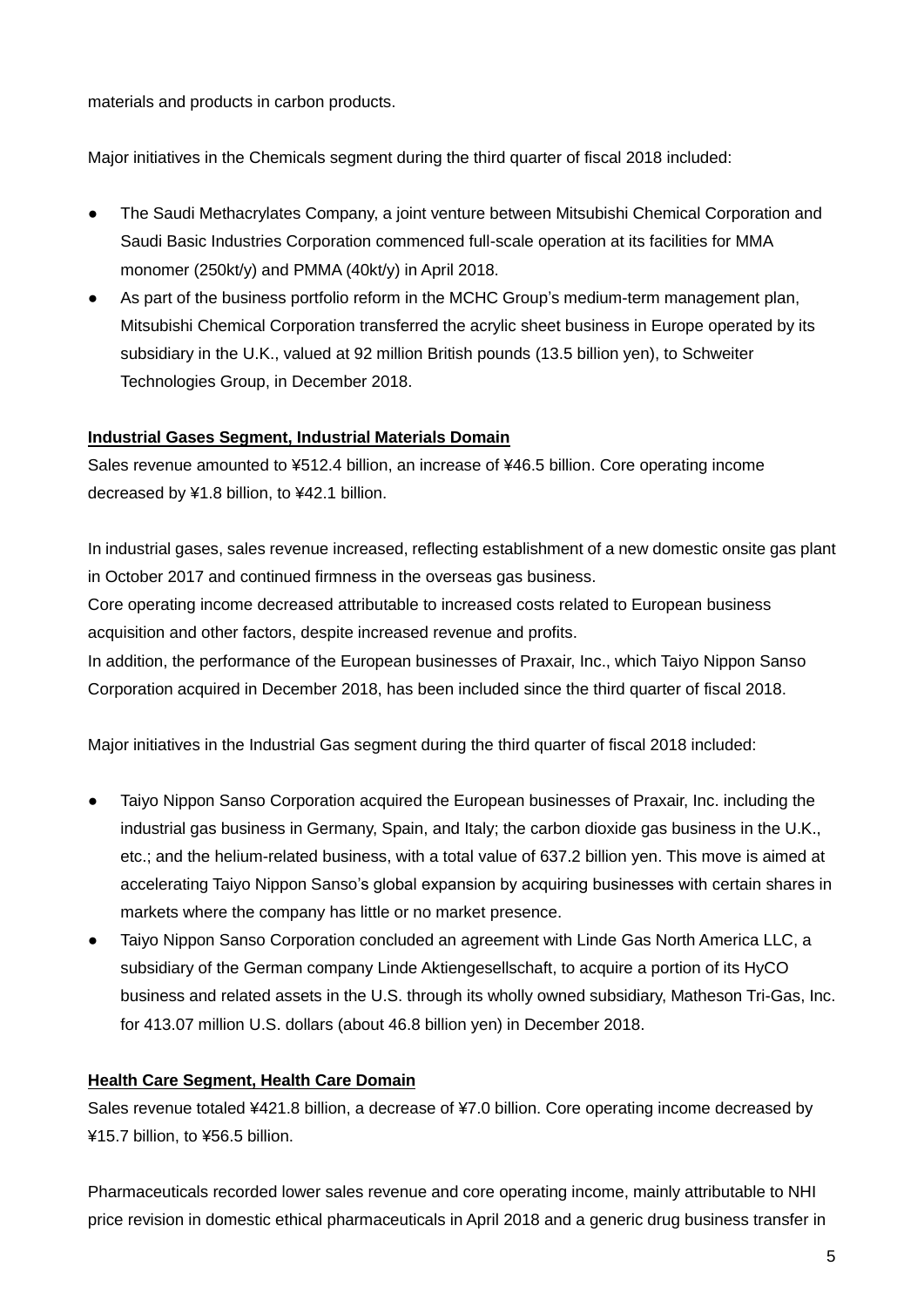October 2017, despite sales growth of *Radicava*, a treatment for amyotrophic lateral sclerosis (ALS) in the U.S.

Major initiatives in the Health Care segment during the third quarter of fiscal 2018 included:

- Mitsubishi Tanabe Pharma Corporation's Edarabone (U.S. name: Radicava) was approved by the Health Canada for an indication of amyotrophic lateral sclerosis (ALS), a rapidly progressive, neurodegenerative disease in October 2018, following its approval in Japan, Korea, and the U.S.
- Life Science Institute, Inc. launched exploratory clinical trials with the Muse cell-based product "CL2020" in patients with epidermolysis bullosa in December 2018, following earlier trials in patients with acute myocardial infarction in January 2018 and ischemic stroke in September 2018. In addition, the company established Tonomachi CPC, a cell processing center that plans to use for the manufacturing of Muse cell-based products for clinical trials and their commercial production after regulatory approval.

## **Others**

Sales revenue increased by ¥0.9 billion, to ¥146.7 billion and core operating income decreased by ¥0.5 billion, to ¥4.5 billion.

## **(2) Consolidated Financial Position at the End of the Third Quarter of Fiscal 2018**

Total assets at the end of the third quarter of fiscal 2018 were ¥5,613.9 billion, an increase of ¥912.5 billion from the end of fiscal 2017. The increase was mainly attributable to an increase in fixed assets and goodwill caused by that Taiyo Nippon Sanso Corporation acquired the European businesses of Praxair, Inc. with a total value of 637.2 billion yen and other factors.

Total liabilities were ¥3,602.5 billion, an increase of ¥820.6 billion from the end of fiscal 2017. The increase was primarily due to an increase in interest-bearing debts associated with financing for the above-mentioned acquisition.

Total equity was ¥2,114 billion, an increase of ¥91.9 billion from the end of fiscal 2017. The increase was primarily due to an increase in retained earnings, reflecting the recording of ¥166.0 billion in net income attributable to owners of the parent.

As a result of the above factors, the ratio of equity attributable to owners of the parent decreased by 2.9%, to 24.4%, and the net debt-to-equity ratio increased by 0.41, to 1.30, from the end of fiscal 2017.

Notes:

Net debt-to-equity ratio = net interest-bearing debts÷Total of equity attributable to owners of the parent Net interest-bearing debts = interest-bearing debts – (cash and cash equivalents+investment of surplus funds)

#### **Forward-looking Statements**

The forward-looking statements are based largely on company expectations and information available as of the date hereof, and are subject to risks and uncertainties which may be beyond company control. Actual results could differ materially due to numerous factors, including without limitation market conditions, and the effect of industry competition. The company expectations for the forward-looking statements are described in page [2] hereof.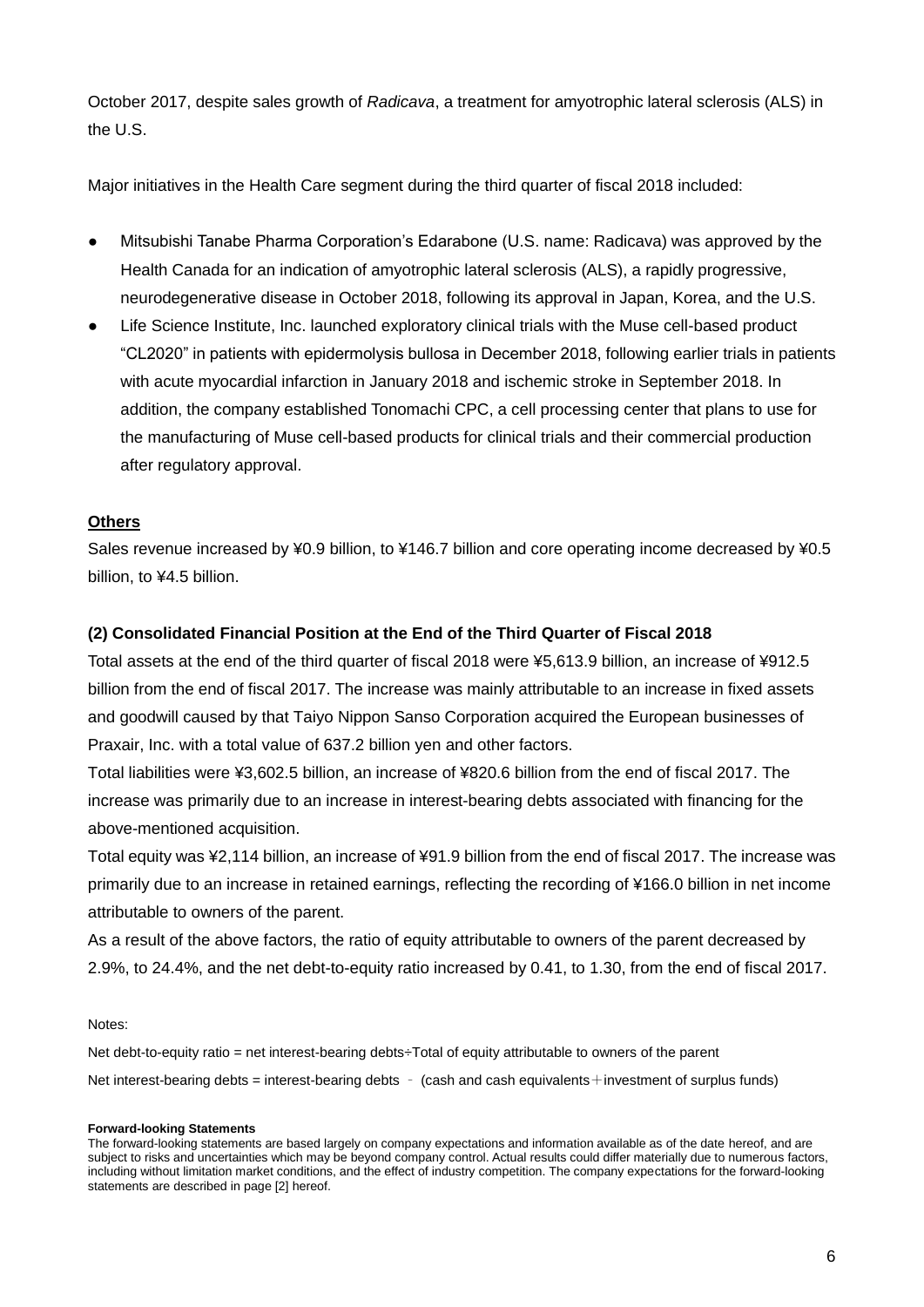## **Reference**

## **(1) Condensed Consolidated Statement of Profit or Loss**

Nine months ended December 31, 2017 and 2018

|                                                                    |                                        | (Millions of yen)                      |
|--------------------------------------------------------------------|----------------------------------------|----------------------------------------|
|                                                                    | Nine months ended<br>December 31, 2017 | Nine months ended<br>December 31, 2018 |
| Sales revenue                                                      | 2,762,248                              | 2,931,836                              |
| Cost of sales                                                      | (1,913,918)                            | (2,099,325)                            |
| Gross profit                                                       | 848,330                                | 832,511                                |
| Selling, general and administrative expenses                       | (560, 100)                             | (582, 612)                             |
| Other income                                                       | 15,055                                 | 16,593                                 |
| Other expenses                                                     | (26, 983)                              | (17, 783)                              |
| Equity income                                                      | 17,870                                 | 21,623                                 |
| Operating income                                                   | 294,172                                | 270,332                                |
| Financial income                                                   | 6,628                                  | 9,403                                  |
| Financial expenses                                                 | (13,092)                               | (14, 246)                              |
| Earnings before taxes                                              | 287,708                                | 265,489                                |
| Income taxes                                                       | (63, 870)                              | (59,064)                               |
| Net income                                                         | 223,838                                | 206,425                                |
| Net income attributable to                                         |                                        |                                        |
| Owners of the parent                                               | 168,953                                | 165,988                                |
| Non-controlling interests                                          | 54,885                                 | 40,437                                 |
| Earnings per share(Yen)                                            |                                        |                                        |
| Basic earnings per share attributable to owners<br>of the parent   | 117.38                                 | 116.67                                 |
| Diluted earnings per share attributable to owners<br>of the parent | 108.53                                 | 107.68                                 |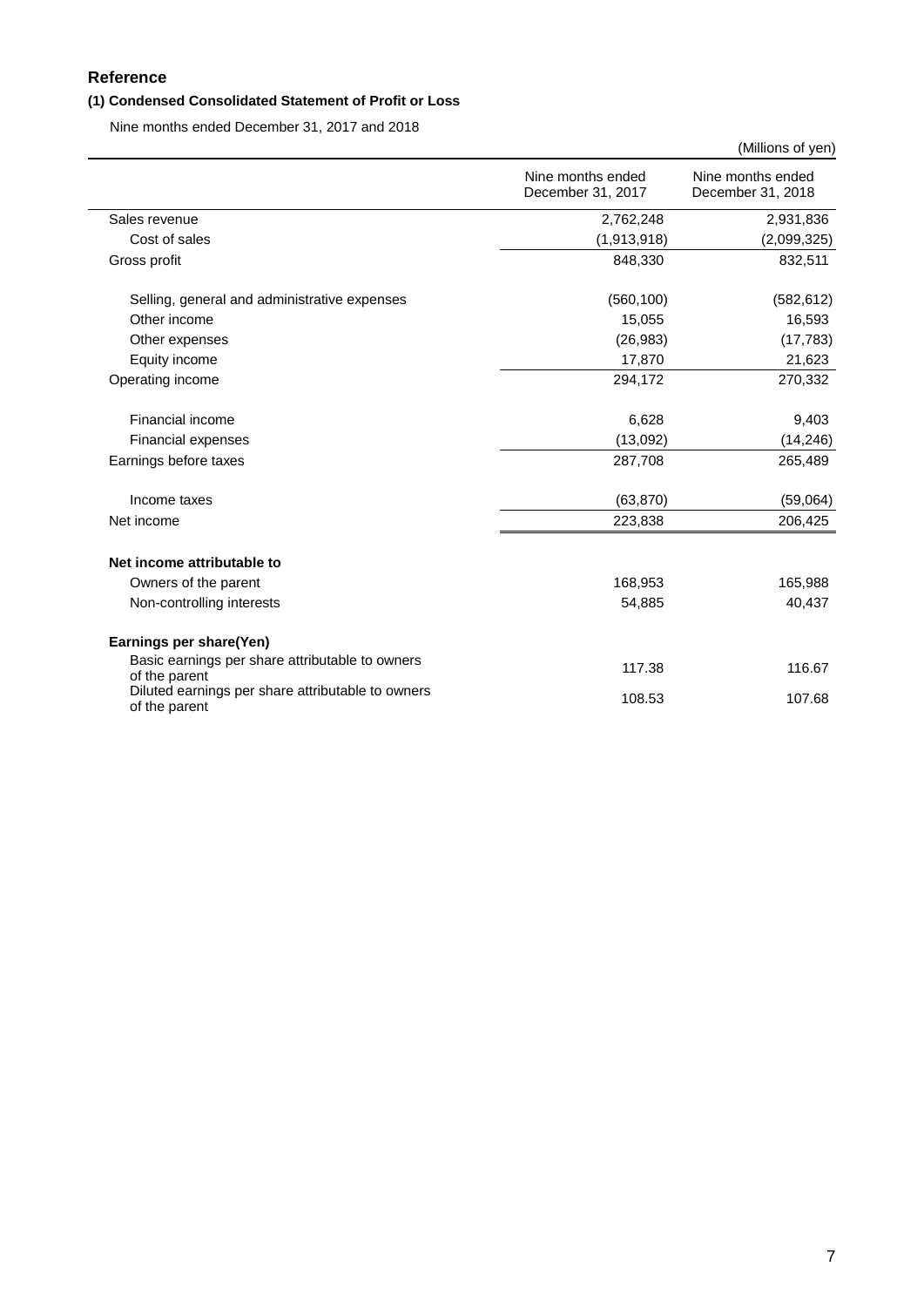#### **(2) Condensed Consolidated Statement of Comprehensive Income**

Nine months ended December 31, 2017 and 2018

|                                                                                                    |                                        | (Millions of yen)                       |
|----------------------------------------------------------------------------------------------------|----------------------------------------|-----------------------------------------|
|                                                                                                    | Nine months ended<br>December 31, 2017 | Nine months ended<br>September 31, 2018 |
| Net income                                                                                         | 223,838                                | 206,425                                 |
| Other comprehensive income                                                                         |                                        |                                         |
| Items that will not be reclassified to profit or loss                                              |                                        |                                         |
| Net gain (loss) on revaluation of financial assets<br>measured at fair value                       | 19,516                                 | (856)                                   |
| Remeasurements of defined benefit pensions plans                                                   | 19,954                                 | (7,808)                                 |
| Share of other comprehensive income (loss) of<br>investments accounted for using the equity method | 10                                     | (12)                                    |
| Total items that will not be reclassified to profit or loss                                        | 39,480                                 | (8,676)                                 |
| Items that may be subsequently reclassified to<br>profit or loss                                   |                                        |                                         |
| Exchange differences on translation of<br>foreign operations                                       | 27,967                                 | (3, 484)                                |
| Net gain (loss) on derivatives designated<br>as cash flow hedges                                   | 2,005                                  | (2,652)                                 |
| Share of other comprehensive income(loss) of<br>investments accounted for using the equity method  | 1,815                                  | (836)                                   |
| Total items that may be subsequently reclassified<br>to profit or loss                             | 31,787                                 | (6,972)                                 |
| Total other comprehensive income (net of tax)                                                      | 71,267                                 | (15, 648)                               |
| Total comprehensive income                                                                         | 295,105                                | 190,777                                 |
|                                                                                                    |                                        |                                         |
| Total comprehensive income attributable to                                                         |                                        |                                         |
| Owners of the parent                                                                               | 225,861                                | 153,708                                 |
| Non-controlling interests                                                                          | 69,244                                 | 37,069                                  |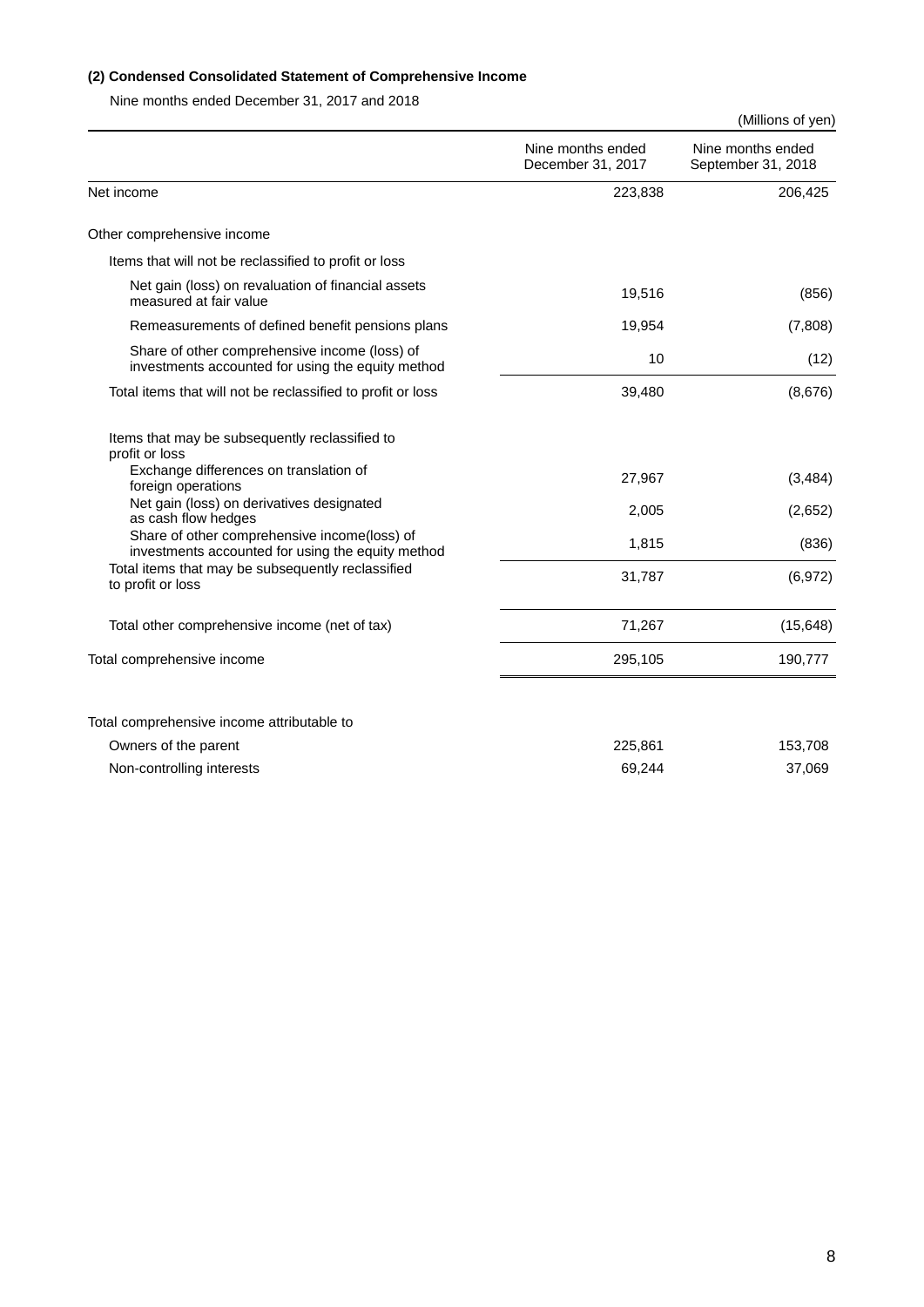### **(3) Condensed Consolidated Statement of Financial Position**

(Millions of yen)

|                                                   | March 31, 2018 | December 31, 2018 |
|---------------------------------------------------|----------------|-------------------|
| Assets                                            |                |                   |
| <b>Current assets</b>                             |                |                   |
| Cash and cash equivalents                         | 277,624        | 309,951           |
| Trade receivables                                 | 854,804        | 893,048           |
| Inventories                                       | 607,671        | 644,605           |
| Other financial assets                            | 247,365        | 262,625           |
| Other current assets                              | 62,050         | 83,984            |
| Subtotal                                          | 2,049,514      | 2,194,213         |
| Assets held for sales                             | 2,139          | 1,773             |
| Total current assets                              | 2,051,653      | 2,195,986         |
| Non-current assets                                |                |                   |
| Property, plant and equipment                     | 1,433,509      | 1,669,049         |
| Goodwill                                          | 324,201        | 646,344           |
| Intangible assets                                 | 355,151        | 560,775           |
| Investments accounted for using the equity method | 175,905        | 194,100           |
| Other financial assets                            | 244,489        | 230,040           |
| Other non-current assets                          | 36,145         | 31,819            |
| Deferred tax assets                               | 80,362         | 85,757            |
| Total non-current assets                          | 2,649,762      | 3,417,884         |
| Total assets                                      | 4,701,415      | 5,613,870         |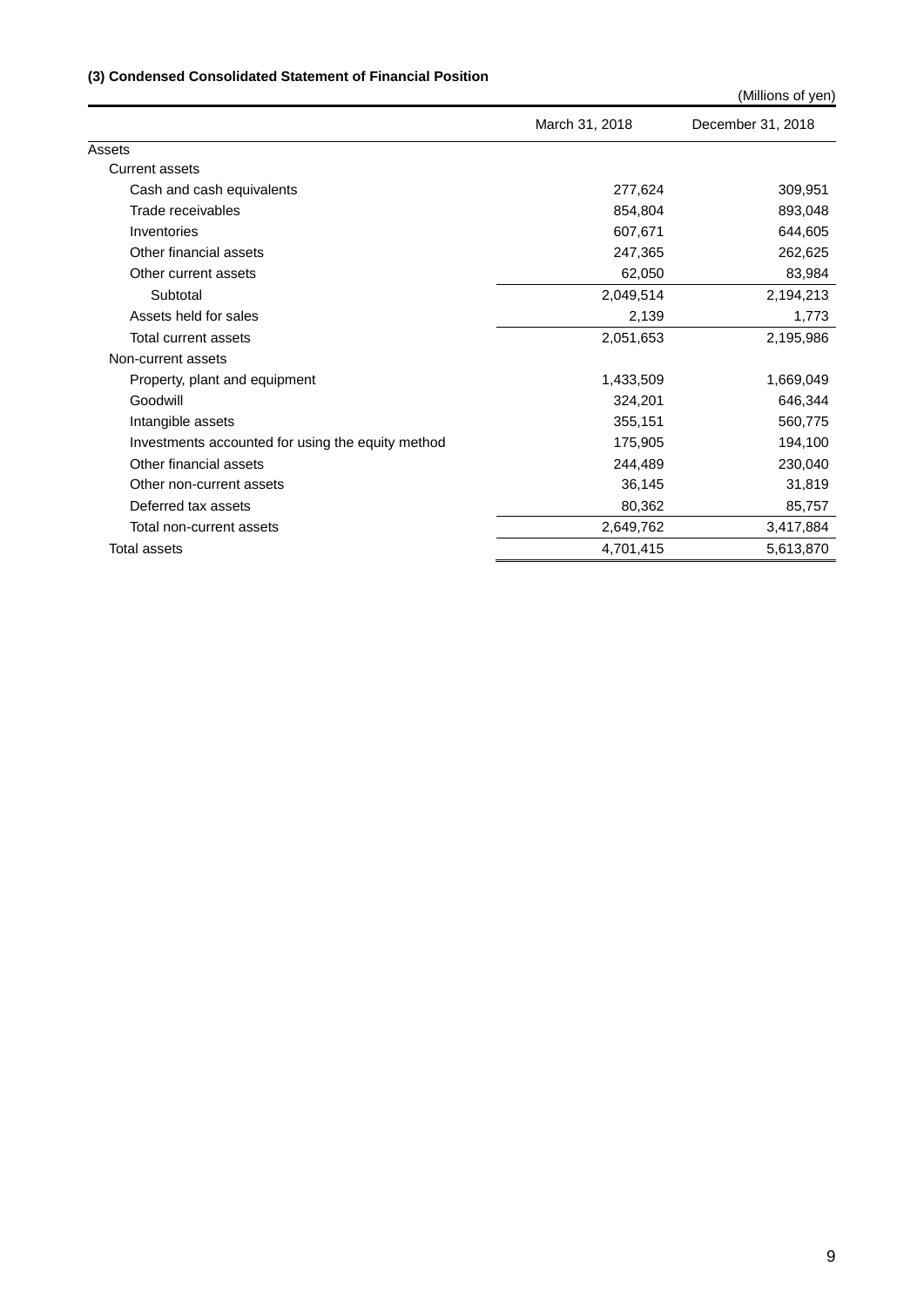|                                                            |                | (Millions of yen) |
|------------------------------------------------------------|----------------|-------------------|
|                                                            | March 31, 2018 | December 31, 2018 |
| Liabilities                                                |                |                   |
| <b>Current liabilities</b>                                 |                |                   |
| Trade payables                                             | 488,592        | 517,733           |
| Bonds and borrowings                                       | 580,854        | 1,368,944         |
| Income tax payable                                         | 41,293         | 28,128            |
| Other financial liabilities                                | 201,208        | 202,280           |
| Provisions                                                 | 7,463          | 9,574             |
| Other current liabilities                                  | 127,108        | 142,864           |
| Subtotal                                                   | 1,446,518      | 2,269,523         |
| Liabilities directly associated with assets held for sales | 364            | 578               |
| <b>Total current liabilities</b>                           | 1,446,882      | 2,270,101         |
| Non-current liabilities                                    |                |                   |
| Bonds and borrowings                                       | 1,025,268      | 929,585           |
| Other financial liabilities                                | 29,174         | 27,122            |
| Retirement benefit liabilities                             | 110,639        | 125,472           |
| Provisions                                                 | 30,712         | 26,972            |
| Other non-current liabilities                              | 38,014         | 43,754            |
| Deferred tax liabilities                                   | 101,236        | 179,500           |
| Total non-current liabilities                              | 1,335,043      | 1,332,405         |
| <b>Total liabilities</b>                                   | 2,781,925      | 3,602,506         |
| Equity                                                     |                |                   |
| Common stock                                               | 50,000         | 50,000            |
| Additional paid-in capital                                 | 321,111        | 321,558           |
| Treasury stock                                             | (43, 569)      | (63, 561)         |
| Retained earnings                                          | 956,946        | 1,065,542         |
| Other components of equity                                 | 1,262          | (3,983)           |
| Equity attributable to owners of the parent                | 1,285,750      | 1,369,556         |
| Non-controlling interests                                  | 633,740        | 641,808           |
| <b>Total equity</b>                                        | 1,919,490      | 2,011,364         |
| Total liabilities and equity                               | 4,701,415      | 5,613,870         |
|                                                            |                |                   |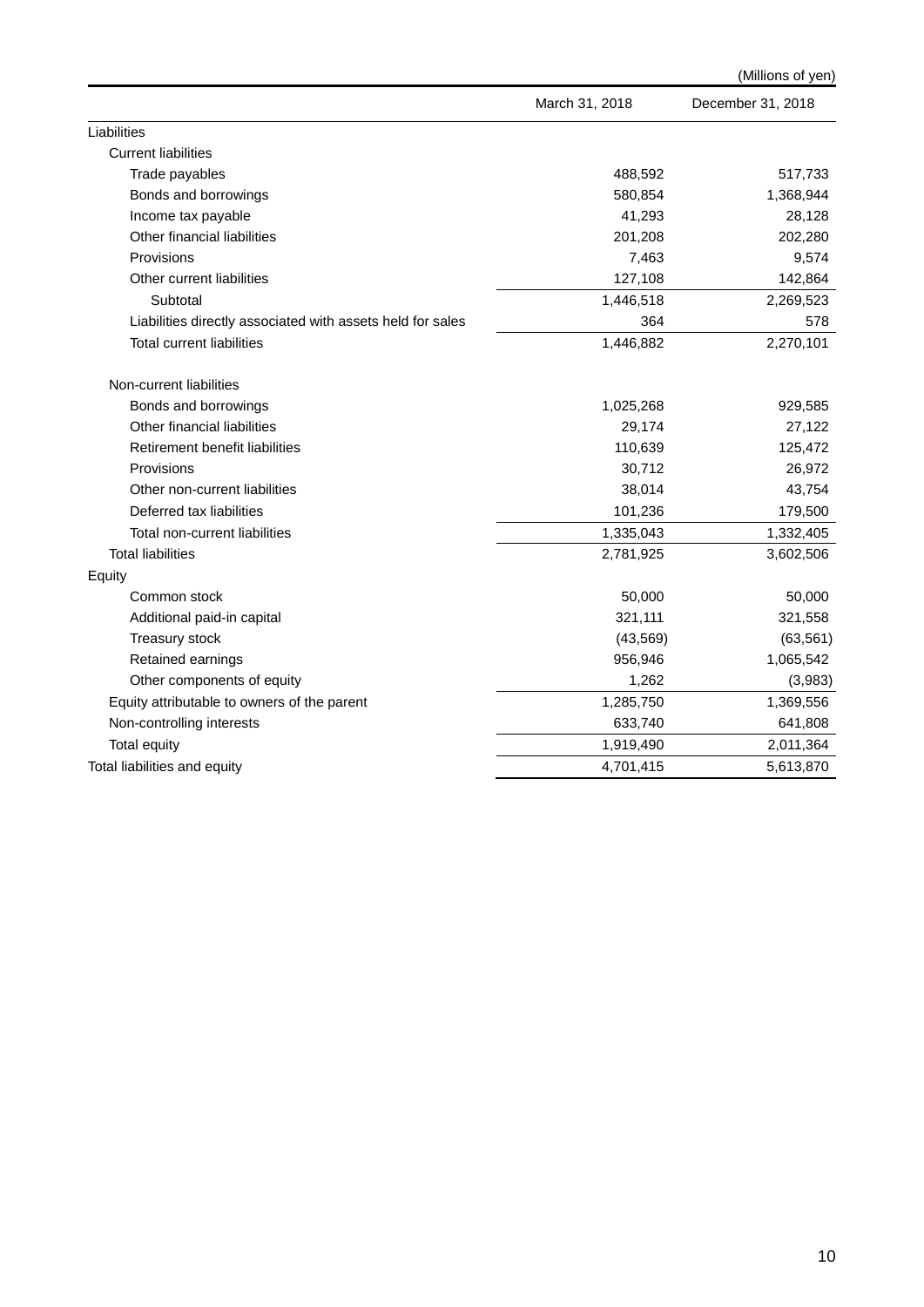#### **(4) Condensed Consolidated Statement of Changes in Equity**

Nine months ended December 31, 2017

|                                                                           |                 |                                  |                   | (Millions of yen)    |
|---------------------------------------------------------------------------|-----------------|----------------------------------|-------------------|----------------------|
|                                                                           | Common<br>stock | Additional<br>paid-in<br>capital | Treasury<br>stock | Retained<br>earnings |
| Balance at April 1, 2017                                                  | 50,000          | 321,703                          | (43, 587)         | 761,364              |
| Net income                                                                |                 |                                  |                   | 168,953              |
| Other comprehensive income                                                |                 |                                  |                   |                      |
| Total comprehensive income                                                |                 |                                  |                   | 168,953              |
| Purchase of treasury stock                                                |                 |                                  | (46)              |                      |
| Disposal of treasury stock                                                |                 | (63)                             | 65                |                      |
| Cash dividends                                                            |                 |                                  |                   | (38, 861)            |
| Share-based payment transactions                                          |                 | 144                              |                   |                      |
| Share-based payment transactions<br>of subsidiaries                       |                 |                                  |                   |                      |
| Changes in interests in subsidiaries                                      |                 | (199)                            |                   |                      |
| Changes in scope of consolidation                                         |                 |                                  |                   | (53)                 |
| Transfer from other components<br>of equity to retained earnings          |                 |                                  |                   | 18,611               |
| Transfer from other components<br>of equity to non-financial assets, etc. |                 |                                  |                   |                      |
| Total transactions with owners                                            |                 | (118)                            | 19                | (20, 303)            |
| Balance at December 31, 2017                                              | 50,000          | 321,585                          | (43, 568)         | 910,014              |

#### Other components of equity

|                                                                           | Net gain<br>(loss) on<br>revaluation<br>of financial<br>assets<br>measured<br>at fair value | Remeasure- Exchange<br>ments of<br>defined<br>benefit<br>pensions<br>plans | differences<br>on<br>translation<br>operations | Net gain<br>(loss) on<br>derivatives<br>designated<br>of foreign as cash flow<br>hedges | Total     | Equity<br>attributable<br>to owners of<br>the parent | Non-<br>controlling<br>interests | Total<br>equity |
|---------------------------------------------------------------------------|---------------------------------------------------------------------------------------------|----------------------------------------------------------------------------|------------------------------------------------|-----------------------------------------------------------------------------------------|-----------|------------------------------------------------------|----------------------------------|-----------------|
| Balance at April 1, 2017                                                  | 46,831                                                                                      |                                                                            | (43, 886)                                      | (1,027)                                                                                 | 1,918     | 1,091,398                                            | 606,799                          | 1,698,197       |
| Net income                                                                |                                                                                             |                                                                            |                                                |                                                                                         |           | 168,953                                              | 54,885                           | 223,838         |
| Other comprehensive income                                                | 14,195                                                                                      | 16,961                                                                     | 23,758                                         | 1,994                                                                                   | 56,908    | 56,908                                               | 14,359                           | 71,267          |
| Total comprehensive income                                                | 14,195                                                                                      | 16,961                                                                     | 23,758                                         | 1,994                                                                                   | 56,908    | 225,861                                              | 69,244                           | 295,105         |
| Purchase of treasury stock                                                |                                                                                             |                                                                            |                                                |                                                                                         |           | (46)                                                 |                                  | (46)            |
| Disposal of treasury stock                                                |                                                                                             |                                                                            |                                                |                                                                                         |           | $\overline{2}$                                       |                                  | $\overline{2}$  |
| Cash dividends                                                            |                                                                                             |                                                                            |                                                |                                                                                         |           | (38, 861)                                            | (38,064)                         | (76, 925)       |
| Share-based payment transactions                                          |                                                                                             |                                                                            |                                                |                                                                                         |           | 144                                                  |                                  | 144             |
| Share-based payment transactions<br>of subsidiaries                       |                                                                                             |                                                                            |                                                |                                                                                         |           |                                                      | 33                               | 33              |
| Changes in interests in subsidiaries                                      |                                                                                             |                                                                            |                                                |                                                                                         |           | (199)                                                | 2,640                            | 2,441           |
| Changes in scope of consolidation                                         |                                                                                             |                                                                            |                                                |                                                                                         |           | (53)                                                 | (78)                             | (131)           |
| Transfer from other components<br>of equity to retained earnings          | (1,650)                                                                                     | (16,961)                                                                   |                                                |                                                                                         | (18, 611) |                                                      |                                  |                 |
| Transfer from other components<br>of equity to non-financial assets, etc. |                                                                                             |                                                                            |                                                | (1,033)                                                                                 | (1,033)   | (1,033)                                              |                                  | (1,033)         |
| Total transactions with owners                                            | (1,650)                                                                                     | (16,961)                                                                   | —                                              | (1,033)                                                                                 | (19, 644) | (40,046)                                             | (35, 469)                        | (75, 515)       |
| Balance at December 31, 2017                                              | 59,376                                                                                      |                                                                            | (20, 128)                                      | (66)                                                                                    | 39,182    | 1,277,213                                            | 640,574                          | 1,917,787       |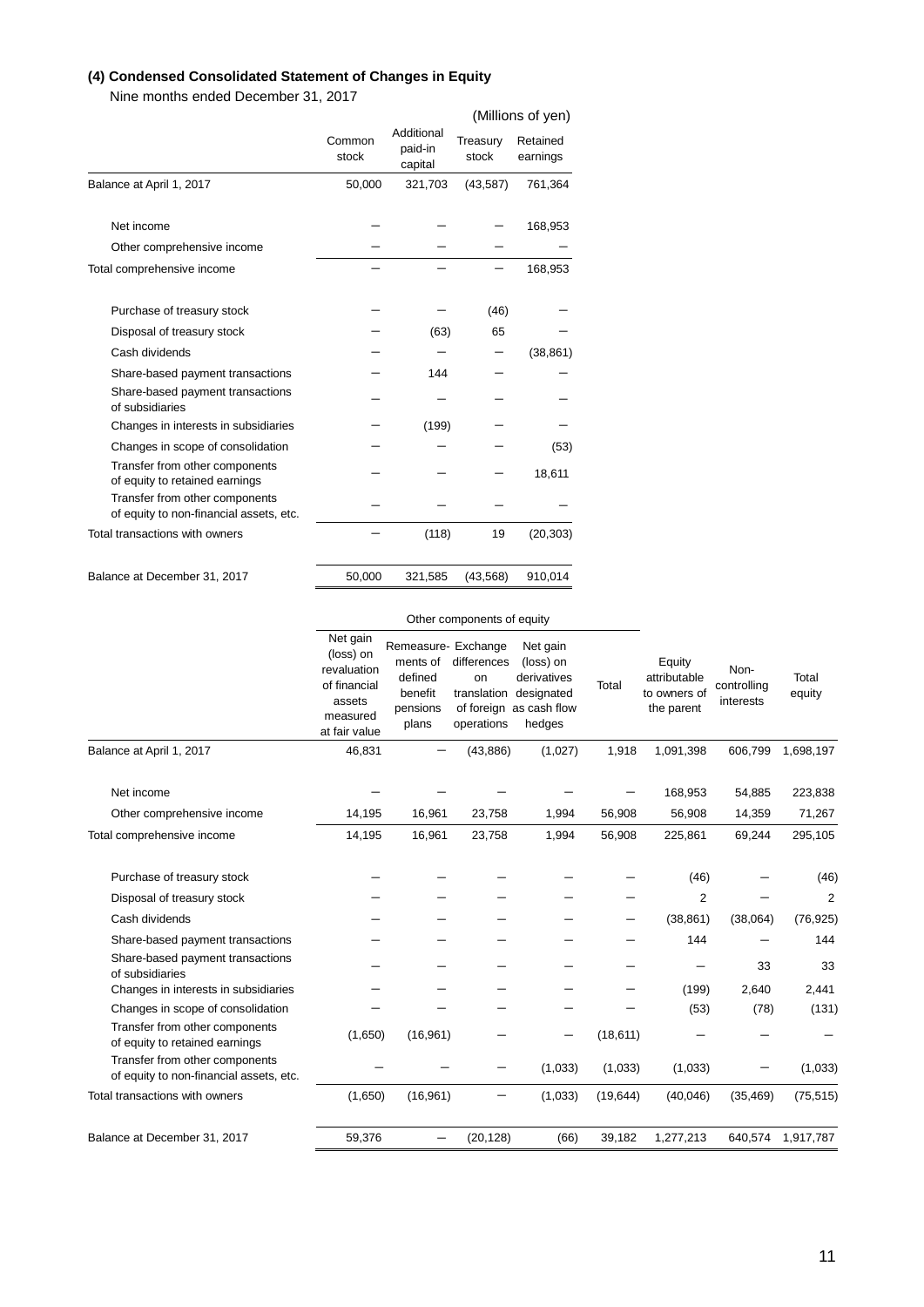#### Nine months ended December 31, 2018

|                                                                           |                 |                                  |                   | (Millions of yen)    |
|---------------------------------------------------------------------------|-----------------|----------------------------------|-------------------|----------------------|
|                                                                           | Common<br>stock | Additional<br>paid-in<br>capital | Treasury<br>stock | Retained<br>earnings |
| Balance at April 1, 2018                                                  | 50,000          | 321,111                          | (43, 569)         | 956,946              |
| Cumulative effects of changes<br>in accounting policies                   |                 |                                  |                   | (85)                 |
| Restated balance at April 1, 2018                                         | 50,000          | 321,111                          | (43, 569)         | 956,861              |
| Net income                                                                |                 |                                  |                   | 165,988              |
| Other comprehensive income                                                |                 |                                  |                   |                      |
| Total comprehensive income                                                |                 |                                  |                   | 165,988              |
| Purchase of treasury stock                                                |                 |                                  | (20, 025)         |                      |
| Disposal of treasury stock                                                |                 | (31)                             | 33                |                      |
| Cash dividends                                                            |                 |                                  |                   | (52, 867)            |
| Share-based payment transactions                                          |                 | 656                              |                   |                      |
| Share-based payment transactions<br>of subsidiaries                       |                 |                                  |                   |                      |
| Changes in interests in subsidiaries                                      |                 | (178)                            |                   |                      |
| Business combinations or business<br>divestitures                         |                 |                                  |                   |                      |
| Changes in scope of consolidation                                         |                 |                                  |                   | (35)                 |
| Transfer from other components<br>of equity to retained earnings          |                 |                                  |                   | (4, 405)             |
| Transfer from other components<br>of equity to non-financial assets, etc. |                 |                                  |                   |                      |
| Total transactions with owners                                            |                 | 447                              | (19,992)          | (57, 307)            |
| Balance at December 31, 2018                                              | 50,000          | 321,558                          | (63, 561)         | 1,065,542            |

#### Other components of equity

| Balance at April 1, 2018<br>51,544<br>1,262<br>1,919,490<br>(50, 455)<br>173<br>1,285,750<br>633,740<br>Cumulative effects of changes<br>(61)<br>(85)<br>(146)<br>in accounting policies<br>51,544<br>(50, 455)<br>173<br>1,262<br>1,285,665<br>633,679<br>1,919,344<br>Restated balance at April 1, 2018<br>Net income<br>165,988<br>206,425<br>40,437<br>(140)<br>(6, 781)<br>(2,717)<br>(12, 280)<br>(12, 280)<br>(3,368)<br>(15, 648)<br>Other comprehensive income<br>(2,642)<br>(140)<br>(6, 781)<br>(2,717)<br>(2,642)<br>(12, 280)<br>153,708<br>190,777<br>Total comprehensive income<br>37,069<br>(20, 025)<br>Purchase of treasury stock<br>(20, 025)<br>$\overline{2}$<br>$\overline{2}$<br>Disposal of treasury stock<br>(52, 867)<br>Cash dividends<br>(86, 802)<br>(33,935)<br>656<br>656<br>Share-based payment transactions<br>Share-based payment transactions<br>27<br>27<br>of subsidiaries<br>3,603<br>3,425<br>Changes in interests in subsidiaries<br>(178)<br>Business combinations or business<br>1,451<br>1,451<br>divestitures<br>(86)<br>(121)<br>Changes in scope of consolidation<br>(35)<br>Transfer from other components<br>(2,376)<br>6,781<br>4,405<br>of equity to retained earnings<br>Transfer from other components<br>2,630<br>2,630<br>2,630<br>2,630<br>of equity to non-financial assets, etc.<br>Total transactions with owners<br>(2,376)<br>6,781<br>(98, 757)<br>2,630<br>7,035<br>(69, 817)<br>(28, 940)<br>49,028<br>161<br>641,808<br>2,011,364<br>Balance at December 31, 2018<br>(53, 172)<br>(3,983)<br>1,369,556<br>- | Net gain<br>(loss) on<br>revaluation<br>of financial<br>assets<br>measured<br>at fair value | Remeasure- Exchange<br>ments of<br>defined<br>benefit<br>pensions<br>plans | differences<br>on<br>translation<br>of foreign<br>operations | Net gain<br>(loss) on<br>derivatives<br>designated<br>as cash flow<br>hedges | Total | Equity<br>attributable<br>to owners of<br>the parent | Non-<br>controlling<br>interests | Total<br>equity |
|-----------------------------------------------------------------------------------------------------------------------------------------------------------------------------------------------------------------------------------------------------------------------------------------------------------------------------------------------------------------------------------------------------------------------------------------------------------------------------------------------------------------------------------------------------------------------------------------------------------------------------------------------------------------------------------------------------------------------------------------------------------------------------------------------------------------------------------------------------------------------------------------------------------------------------------------------------------------------------------------------------------------------------------------------------------------------------------------------------------------------------------------------------------------------------------------------------------------------------------------------------------------------------------------------------------------------------------------------------------------------------------------------------------------------------------------------------------------------------------------------------------------------------------------------------------------------------|---------------------------------------------------------------------------------------------|----------------------------------------------------------------------------|--------------------------------------------------------------|------------------------------------------------------------------------------|-------|------------------------------------------------------|----------------------------------|-----------------|
|                                                                                                                                                                                                                                                                                                                                                                                                                                                                                                                                                                                                                                                                                                                                                                                                                                                                                                                                                                                                                                                                                                                                                                                                                                                                                                                                                                                                                                                                                                                                                                             |                                                                                             |                                                                            |                                                              |                                                                              |       |                                                      |                                  |                 |
|                                                                                                                                                                                                                                                                                                                                                                                                                                                                                                                                                                                                                                                                                                                                                                                                                                                                                                                                                                                                                                                                                                                                                                                                                                                                                                                                                                                                                                                                                                                                                                             |                                                                                             |                                                                            |                                                              |                                                                              |       |                                                      |                                  |                 |
|                                                                                                                                                                                                                                                                                                                                                                                                                                                                                                                                                                                                                                                                                                                                                                                                                                                                                                                                                                                                                                                                                                                                                                                                                                                                                                                                                                                                                                                                                                                                                                             |                                                                                             |                                                                            |                                                              |                                                                              |       |                                                      |                                  |                 |
|                                                                                                                                                                                                                                                                                                                                                                                                                                                                                                                                                                                                                                                                                                                                                                                                                                                                                                                                                                                                                                                                                                                                                                                                                                                                                                                                                                                                                                                                                                                                                                             |                                                                                             |                                                                            |                                                              |                                                                              |       |                                                      |                                  |                 |
|                                                                                                                                                                                                                                                                                                                                                                                                                                                                                                                                                                                                                                                                                                                                                                                                                                                                                                                                                                                                                                                                                                                                                                                                                                                                                                                                                                                                                                                                                                                                                                             |                                                                                             |                                                                            |                                                              |                                                                              |       |                                                      |                                  |                 |
|                                                                                                                                                                                                                                                                                                                                                                                                                                                                                                                                                                                                                                                                                                                                                                                                                                                                                                                                                                                                                                                                                                                                                                                                                                                                                                                                                                                                                                                                                                                                                                             |                                                                                             |                                                                            |                                                              |                                                                              |       |                                                      |                                  |                 |
|                                                                                                                                                                                                                                                                                                                                                                                                                                                                                                                                                                                                                                                                                                                                                                                                                                                                                                                                                                                                                                                                                                                                                                                                                                                                                                                                                                                                                                                                                                                                                                             |                                                                                             |                                                                            |                                                              |                                                                              |       |                                                      |                                  |                 |
|                                                                                                                                                                                                                                                                                                                                                                                                                                                                                                                                                                                                                                                                                                                                                                                                                                                                                                                                                                                                                                                                                                                                                                                                                                                                                                                                                                                                                                                                                                                                                                             |                                                                                             |                                                                            |                                                              |                                                                              |       |                                                      |                                  |                 |
|                                                                                                                                                                                                                                                                                                                                                                                                                                                                                                                                                                                                                                                                                                                                                                                                                                                                                                                                                                                                                                                                                                                                                                                                                                                                                                                                                                                                                                                                                                                                                                             |                                                                                             |                                                                            |                                                              |                                                                              |       |                                                      |                                  |                 |
|                                                                                                                                                                                                                                                                                                                                                                                                                                                                                                                                                                                                                                                                                                                                                                                                                                                                                                                                                                                                                                                                                                                                                                                                                                                                                                                                                                                                                                                                                                                                                                             |                                                                                             |                                                                            |                                                              |                                                                              |       |                                                      |                                  |                 |
|                                                                                                                                                                                                                                                                                                                                                                                                                                                                                                                                                                                                                                                                                                                                                                                                                                                                                                                                                                                                                                                                                                                                                                                                                                                                                                                                                                                                                                                                                                                                                                             |                                                                                             |                                                                            |                                                              |                                                                              |       |                                                      |                                  |                 |
|                                                                                                                                                                                                                                                                                                                                                                                                                                                                                                                                                                                                                                                                                                                                                                                                                                                                                                                                                                                                                                                                                                                                                                                                                                                                                                                                                                                                                                                                                                                                                                             |                                                                                             |                                                                            |                                                              |                                                                              |       |                                                      |                                  |                 |
|                                                                                                                                                                                                                                                                                                                                                                                                                                                                                                                                                                                                                                                                                                                                                                                                                                                                                                                                                                                                                                                                                                                                                                                                                                                                                                                                                                                                                                                                                                                                                                             |                                                                                             |                                                                            |                                                              |                                                                              |       |                                                      |                                  |                 |
|                                                                                                                                                                                                                                                                                                                                                                                                                                                                                                                                                                                                                                                                                                                                                                                                                                                                                                                                                                                                                                                                                                                                                                                                                                                                                                                                                                                                                                                                                                                                                                             |                                                                                             |                                                                            |                                                              |                                                                              |       |                                                      |                                  |                 |
|                                                                                                                                                                                                                                                                                                                                                                                                                                                                                                                                                                                                                                                                                                                                                                                                                                                                                                                                                                                                                                                                                                                                                                                                                                                                                                                                                                                                                                                                                                                                                                             |                                                                                             |                                                                            |                                                              |                                                                              |       |                                                      |                                  |                 |
|                                                                                                                                                                                                                                                                                                                                                                                                                                                                                                                                                                                                                                                                                                                                                                                                                                                                                                                                                                                                                                                                                                                                                                                                                                                                                                                                                                                                                                                                                                                                                                             |                                                                                             |                                                                            |                                                              |                                                                              |       |                                                      |                                  |                 |
|                                                                                                                                                                                                                                                                                                                                                                                                                                                                                                                                                                                                                                                                                                                                                                                                                                                                                                                                                                                                                                                                                                                                                                                                                                                                                                                                                                                                                                                                                                                                                                             |                                                                                             |                                                                            |                                                              |                                                                              |       |                                                      |                                  |                 |
|                                                                                                                                                                                                                                                                                                                                                                                                                                                                                                                                                                                                                                                                                                                                                                                                                                                                                                                                                                                                                                                                                                                                                                                                                                                                                                                                                                                                                                                                                                                                                                             |                                                                                             |                                                                            |                                                              |                                                                              |       |                                                      |                                  |                 |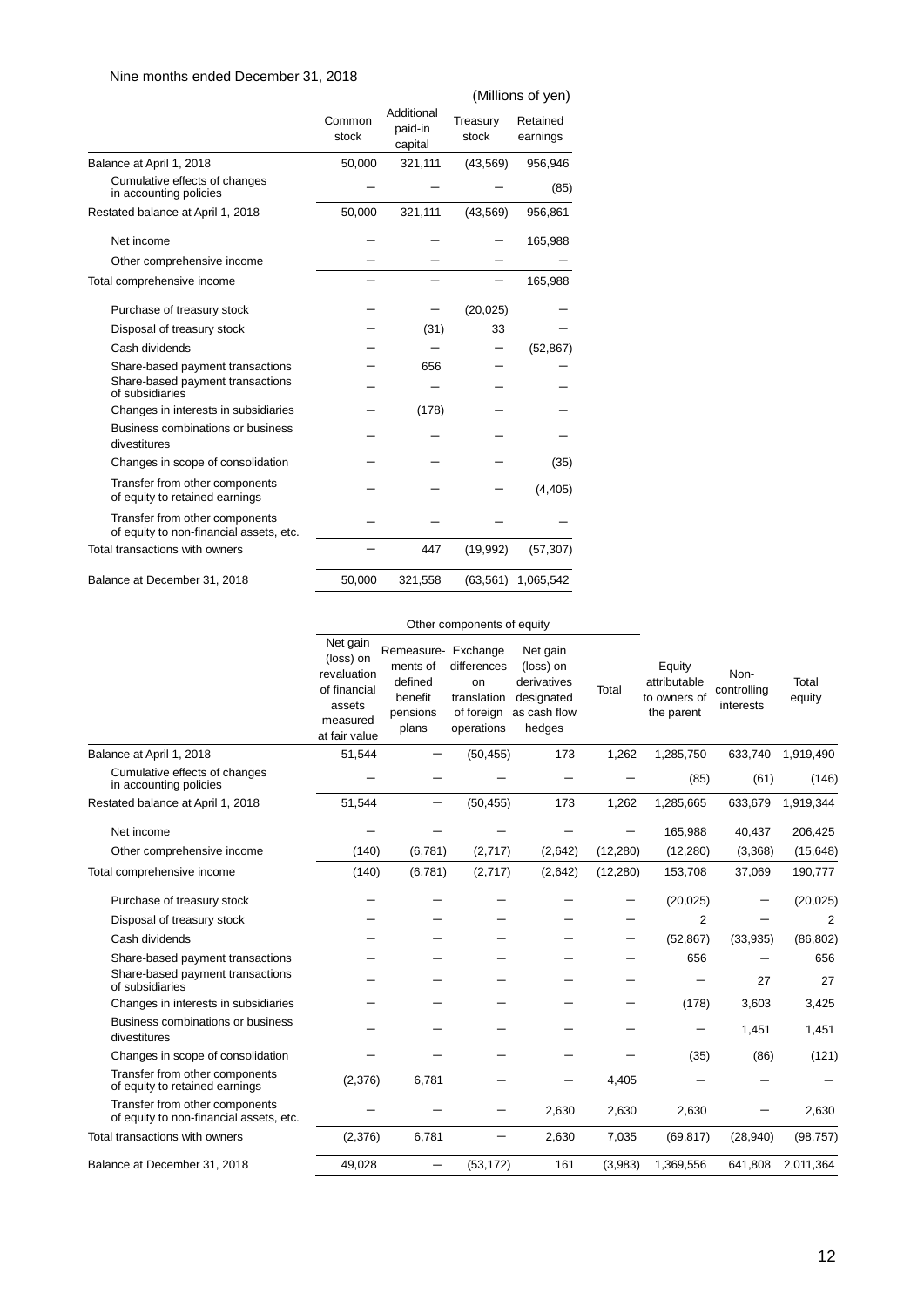### **(5) Condensed Consolidated Statement of Cash Flow**

Nine months ended December 31, 2017 and 2018

|                                                                          |                                        | (Millions of yen)                      |
|--------------------------------------------------------------------------|----------------------------------------|----------------------------------------|
|                                                                          | Nine months ended<br>December 31, 2017 | Nine months ended<br>December 31, 2018 |
| Cash flows from operating activities                                     |                                        |                                        |
| Earnings before taxes                                                    | 287,708                                | 265,489                                |
| Depreciation and amortization                                            | 133,275                                | 143,533                                |
| Equity income                                                            | (17, 870)                              | (21, 623)                              |
| Interest and dividend income                                             | (5,895)                                | (8,328)                                |
| Interest expenses                                                        | 11,627                                 | 13,192                                 |
| (Increase) decrease in trade receivables                                 | (89, 204)                              | (6, 232)                               |
| (Increase) decrease in inventories                                       | (35, 364)                              | (28, 424)                              |
| Increase (decrease) in trade payables                                    | 40,109                                 | 7,973                                  |
| Increase (decrease) in retirement benefit assets and<br>liabilities, net | 4,105                                  | 770                                    |
| Other                                                                    | 8,347                                  | (19,090)                               |
| Subtotal                                                                 | 336,838                                | 347,260                                |
| Interest received                                                        | 1,912                                  | 3,332                                  |
| Dividends received                                                       | 14,835                                 | 22,895                                 |
| Interest paid                                                            | (11, 632)                              | (14, 124)                              |
| Income tax (paid) received, net                                          | (54, 759)                              | (82, 627)                              |
| Net cash provided by (used in) operating activities                      | 287,194                                | 276,736                                |
| Cash flows from investing activities                                     |                                        |                                        |
| Purchase of property, plant and equipment                                | (143,958)                              | (163, 282)                             |
| Proceeds from sales of property, plant and equipment                     | 6,603                                  | 6,056                                  |
| Purchase of intangible assets                                            | (23, 157)                              | (3,995)                                |
| Purchase of other financial assets                                       | (273,088)                              | (322, 771)                             |
| Proceeds from sales/redemption of other financial assets                 | 360,902                                | 313,061                                |
| Net cash outflow on acquisition of subsidiaries                          | (121, 513)                             | (655, 851)                             |
| Net cash inflow on sales of subsidiaries                                 | 10,935                                 | 15,274                                 |
| Payments for transfer of business                                        | (199)                                  | (4,748)                                |
| Net (Increase) decrease of time deposits                                 | (61, 340)                              | 4,006                                  |
| Other                                                                    | 546                                    | (3,907)                                |
| Net cash provided by (used in) investing activities                      | (244, 269)                             | (816, 157)                             |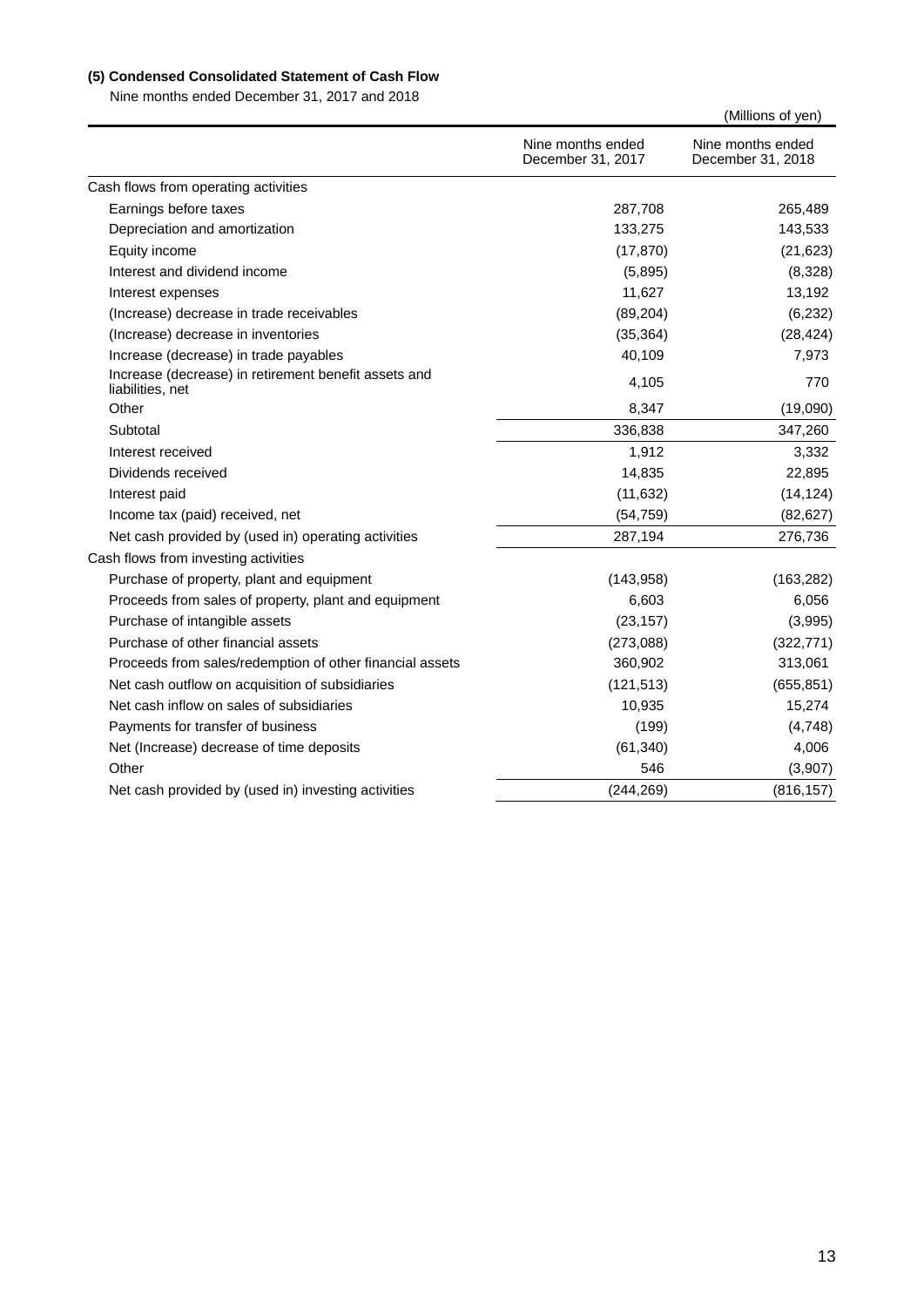| Nine months ended<br>Nine months ended<br>December 31, 2017<br>December 31, 2018<br>Cash flows from financing activities<br>Net increase (decrease) in short-term borrowings<br>36,290<br>Net increase (decrease) in commercial papers<br>2,000<br>65,075<br>Proceeds from long-term borrowings<br>Repayment of long-term borrowings<br>(127, 429)<br>Proceeds from issuance of bonds<br>Repayment from redemption of bonds<br>(40,000)<br>Net (increase) decrease in treasury stock<br>(45)<br>(38, 861)<br>Dividends paid to owners of the parent<br>Dividends paid to non-controlling interests<br>(38,064)<br>Proceeds from stock issuance to non-controlling interests<br>4,153<br>Other<br>(5,909)<br>Net cash provided by (used in) financing activities<br>(142,790)<br>7,158<br>Effect of exchange rate changes on cash and cash equivalents<br>Net increase (decrease) in cash and cash equivalents<br>(92, 707) |  | (Millions of yen) |
|----------------------------------------------------------------------------------------------------------------------------------------------------------------------------------------------------------------------------------------------------------------------------------------------------------------------------------------------------------------------------------------------------------------------------------------------------------------------------------------------------------------------------------------------------------------------------------------------------------------------------------------------------------------------------------------------------------------------------------------------------------------------------------------------------------------------------------------------------------------------------------------------------------------------------|--|-------------------|
|                                                                                                                                                                                                                                                                                                                                                                                                                                                                                                                                                                                                                                                                                                                                                                                                                                                                                                                            |  |                   |
|                                                                                                                                                                                                                                                                                                                                                                                                                                                                                                                                                                                                                                                                                                                                                                                                                                                                                                                            |  |                   |
|                                                                                                                                                                                                                                                                                                                                                                                                                                                                                                                                                                                                                                                                                                                                                                                                                                                                                                                            |  | 635,380           |
|                                                                                                                                                                                                                                                                                                                                                                                                                                                                                                                                                                                                                                                                                                                                                                                                                                                                                                                            |  | 86,000            |
|                                                                                                                                                                                                                                                                                                                                                                                                                                                                                                                                                                                                                                                                                                                                                                                                                                                                                                                            |  | 58,790            |
|                                                                                                                                                                                                                                                                                                                                                                                                                                                                                                                                                                                                                                                                                                                                                                                                                                                                                                                            |  | (78,903)          |
|                                                                                                                                                                                                                                                                                                                                                                                                                                                                                                                                                                                                                                                                                                                                                                                                                                                                                                                            |  | 25,000            |
|                                                                                                                                                                                                                                                                                                                                                                                                                                                                                                                                                                                                                                                                                                                                                                                                                                                                                                                            |  | (50,000)          |
|                                                                                                                                                                                                                                                                                                                                                                                                                                                                                                                                                                                                                                                                                                                                                                                                                                                                                                                            |  | (20, 023)         |
|                                                                                                                                                                                                                                                                                                                                                                                                                                                                                                                                                                                                                                                                                                                                                                                                                                                                                                                            |  | (52, 867)         |
|                                                                                                                                                                                                                                                                                                                                                                                                                                                                                                                                                                                                                                                                                                                                                                                                                                                                                                                            |  | (33, 815)         |
|                                                                                                                                                                                                                                                                                                                                                                                                                                                                                                                                                                                                                                                                                                                                                                                                                                                                                                                            |  | 4,348             |
|                                                                                                                                                                                                                                                                                                                                                                                                                                                                                                                                                                                                                                                                                                                                                                                                                                                                                                                            |  | (5, 103)          |
|                                                                                                                                                                                                                                                                                                                                                                                                                                                                                                                                                                                                                                                                                                                                                                                                                                                                                                                            |  | 568,807           |
|                                                                                                                                                                                                                                                                                                                                                                                                                                                                                                                                                                                                                                                                                                                                                                                                                                                                                                                            |  | 2,726             |
|                                                                                                                                                                                                                                                                                                                                                                                                                                                                                                                                                                                                                                                                                                                                                                                                                                                                                                                            |  | 32,112            |
| 363,510<br>Cash and cash equivalents at the beginning of the period                                                                                                                                                                                                                                                                                                                                                                                                                                                                                                                                                                                                                                                                                                                                                                                                                                                        |  | 277,624           |
| Net increase (decrease) in cash and cash equivalents<br>1<br>resulting from transfer to assets held for sales                                                                                                                                                                                                                                                                                                                                                                                                                                                                                                                                                                                                                                                                                                                                                                                                              |  | 250               |
| Net increase (decrease) in cash and cash equivalents<br>364<br>resulting from change in scope of consolidation                                                                                                                                                                                                                                                                                                                                                                                                                                                                                                                                                                                                                                                                                                                                                                                                             |  | (35)              |
| Increase in cash and cash equivalents<br>218<br>resulting from merger with unconsolidated subsidiaries                                                                                                                                                                                                                                                                                                                                                                                                                                                                                                                                                                                                                                                                                                                                                                                                                     |  |                   |
| 309,951<br>Cash and cash equivalents at the end of the period<br>271,386                                                                                                                                                                                                                                                                                                                                                                                                                                                                                                                                                                                                                                                                                                                                                                                                                                                   |  |                   |

#### **(6) Change in Accounting Policy**

The Mitsubishi Chemical Holdings Group adopted IFRS 15 "Revenue from Contracts with Customers" (issued in May 2014) and "Clarifications to IFRS 15" (issued in April 2016) (together, hereinafter "IFRS 15") from the first quarter of fiscal 2018.

In accordance with the adoption of IFRS 15, the MCHC Group recognizes revenue, based on the following 5-step model, in an amount that reflects the consideration to which the Group expects to be entitled in exchange for goods or services transferred to customers.

- Step 1: Identify the contract(s) with a customer
- Step 2: Identify the performance obligations in the contract
- Step 3: Determine the transaction price
- Step 4: Allocate the transaction price to the performance obligations in the contract
- Step 5: Recognize revenue when (or as) the entity satisfies a performance obligation

The MCHC Group offers a variety of products and services (see the following table, "Business Segment Information") to domestic and foreign customers through its business activities in four business segments ("Performance Products", "Chemicals", "Industrial Gases" and "Health Care"), primarily by the four operating companies, Mitsubishi Chemical Corporation, Mitsubishi Tanabe Pharma Corporation, Life Science Institute, Inc., and Taiyo Nippon Sanso Corporation. For the sales of such products, because the customer obtains control over the products upon delivery, the performance obligation is judged to have been satisfied and revenue is therefore recognized upon delivery of the products. Revenue is measured at the consideration promised in a contract with a customer, less discounts, rebates, returned products and other items.

Consideration for products under sales contracts is mainly collected within 12 months of the transfer of control over said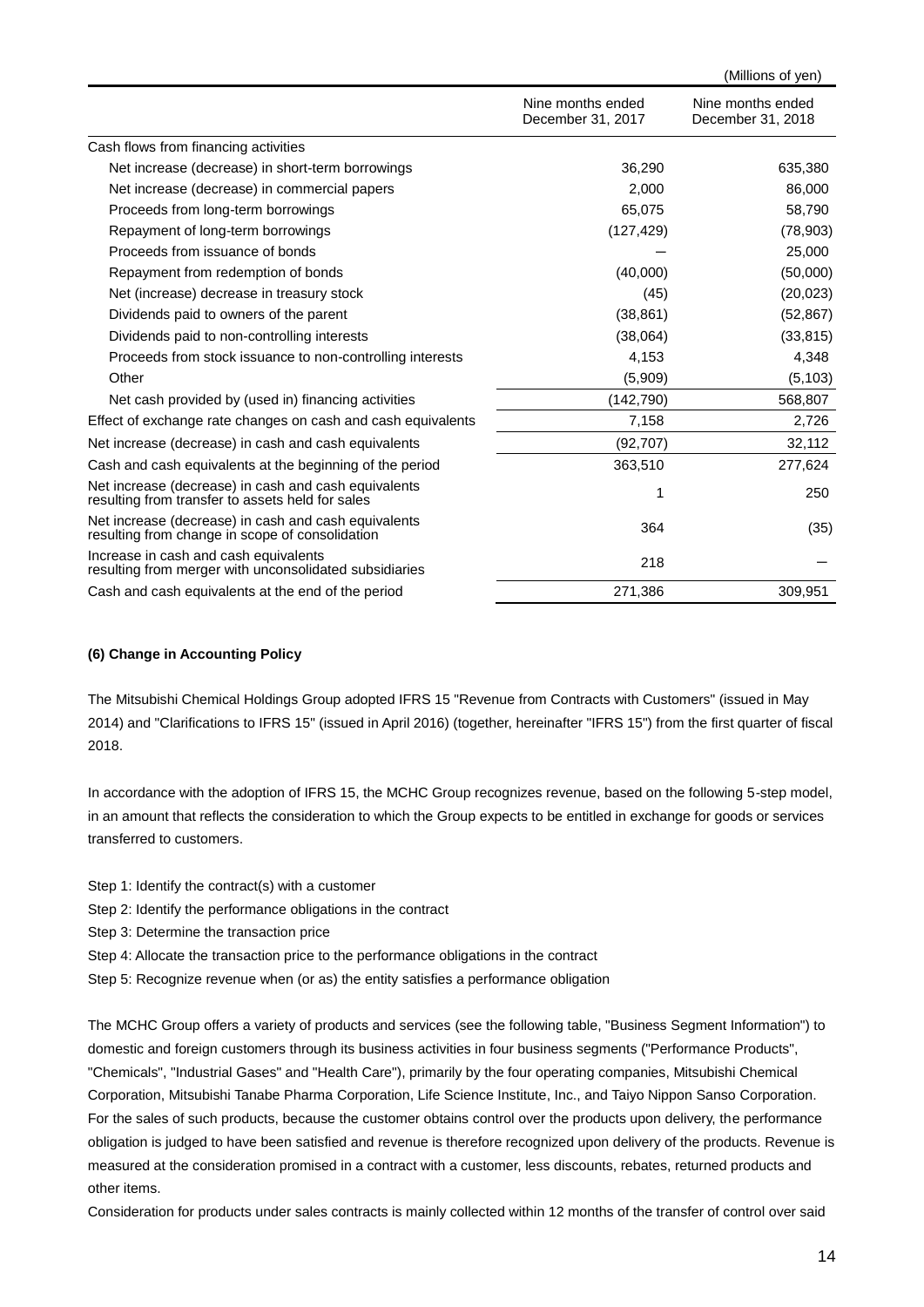products and therefore the consideration includes no significant financial elements.

The adoption of IFRS 15 has no material impact on the quarterly consolidated financial statements of the MCHC Group. In the adoption of IFRS 15, the Group has employed the method in which the cumulative effect of applying this standard is recognized at the date of initial application, which is allowed as the transition method. The amount of cumulative effect at the date of initial application of this standard is not material.

| <b>Business</b>         | <b>Business</b>         | <b>Business Sub-Segment</b> |                                            |                                                                                                                                                                                        |  |  |
|-------------------------|-------------------------|-----------------------------|--------------------------------------------|----------------------------------------------------------------------------------------------------------------------------------------------------------------------------------------|--|--|
| Domain                  | Segment                 |                             | <b>Businesses</b>                          |                                                                                                                                                                                        |  |  |
|                         |                         |                             | Electronics and<br><b>Displays</b>         | Optical films,<br>Electronics and displays,<br>Acetyl                                                                                                                                  |  |  |
|                         |                         |                             | High Performance<br>Films                  | Packaging films,<br>Industrial films                                                                                                                                                   |  |  |
| Performance<br>Products |                         | Functional<br>Products      | Environment and<br><b>Living Solutions</b> | Aqua and separator solutions,<br>Infrastructure solutions and agricultural<br>materials                                                                                                |  |  |
|                         | Performance<br>Products |                             | <b>Advanced Moldings</b><br>and Composites | High performance engineering plastics,<br>Fibers and textile.<br>Carbon fiber and composite materials,<br>Functional moldings and composites,<br>Almina fiber and light metal products |  |  |
|                         |                         | Performance<br>Chemicals    | <b>Advanced Polymers</b>                   | Performance polymers,<br>Engineering polymers,<br>Sustainable resources                                                                                                                |  |  |
|                         |                         |                             | <b>High Performance</b><br>Chemicals       | Performance chemicals,<br>Performance materials.<br>Food ingredients                                                                                                                   |  |  |
|                         |                         |                             | New Energy                                 | Lithium ion battery materials,<br>Energy transduction device materials                                                                                                                 |  |  |
|                         |                         | <b>MMA</b>                  | <b>MMA</b>                                 | <b>MMA</b>                                                                                                                                                                             |  |  |
| Industrial<br>Materials | Chemicals               | Petrochemicals              | Petrochemicals                             | Basic petrochemicals,<br>Polyolefins,<br>Basic chemical derivatives                                                                                                                    |  |  |
|                         |                         | Carbon                      | Carbon                                     | Carbon products                                                                                                                                                                        |  |  |
|                         | Industrial<br>Gases     |                             |                                            | Industrial gases                                                                                                                                                                       |  |  |
| Health Care             | <b>Health Care</b>      |                             |                                            | Pharmaceuticals                                                                                                                                                                        |  |  |
|                         |                         |                             |                                            | Life science                                                                                                                                                                           |  |  |

#### Business Segment Information

#### **(7) Subsequent Event**

Issuance of Hybrid Bonds (Public Subordinated Bonds) by Consolidated Subsidiary Taiyo Nippon Sanso Corporation (TNSC)

TNSC issued Deferrable Interest and Callable Unsecured Subordinated Bonds on January 29, 2019. Following is the outline.

|                           | 1st Series Deferrable Interest and<br>Callable Unsecured Subordinated Bonds | 2nd Series Deferrable Interest and<br>Callable Unsecured Subordinated Bonds |
|---------------------------|-----------------------------------------------------------------------------|-----------------------------------------------------------------------------|
| (1) Amount of issue       | ¥100.0 billion                                                              | ¥8.0 billion                                                                |
| (2) Initial interest rate | 1.41% per annum (Note 1)                                                    | 1.87% per annum (Note 2)                                                    |
| (3) Payment date          | January 29, 2019                                                            | January 29, 2019                                                            |
| (4) Maturity date         | January 29, 2054                                                            | January 29, 2059                                                            |